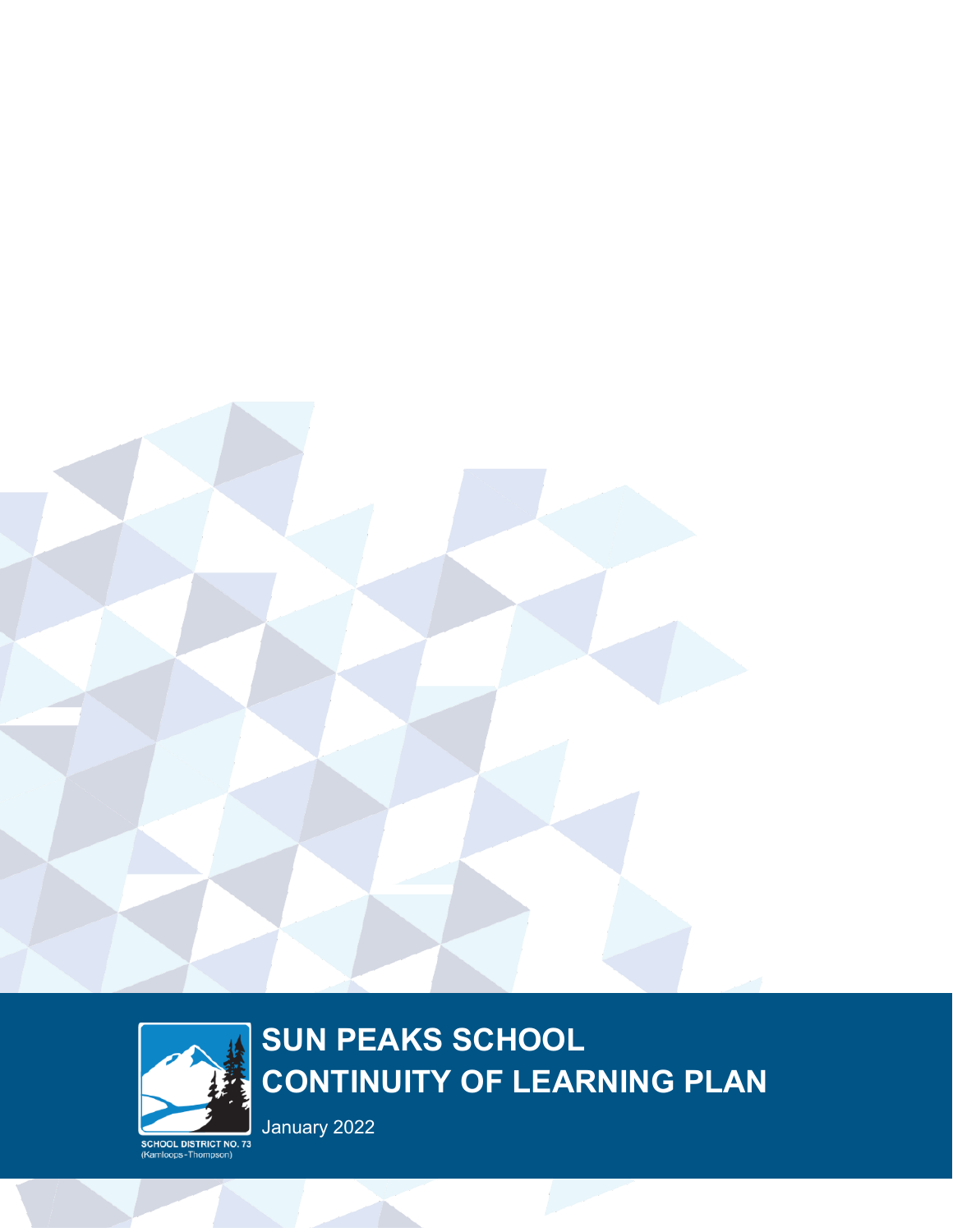#### **SUN PEAKS CONTINUITY OF LEARNING PLAN**

### **Purpose**

Continuity of Learning is important to every student's wellbeing (socially, emotionally, academically, and physically). This plan is designed to ensure continuity of learning meets the needs of all students during this pandemic. Throughout the pandemic, we have also relied upon [K-12 Education Recovery Plan 2021-](https://www2.gov.bc.ca/assets/gov/education/administration/kindergarten-to-grade-12/safe-caring-orderly/k-12-education-recovery-plan.pdf) [2022](https://www2.gov.bc.ca/assets/gov/education/administration/kindergarten-to-grade-12/safe-caring-orderly/k-12-education-recovery-plan.pdf) which reinforces the importance of :

- fully re-engaging students through high quality in-class instruction and innovative approaches to learning;
- aligning health and safety procedures with public health guidance to support student and staff wellness, with a focus on mental health.
- focusing supports to address unique student and staff needs, recognizing the pandemic has impacted individuals and communities differently.
- consulting and working with First Nations, Métis and Inuit peoples to address the unique educational and learning needs of their communities.
- engaging and collaborating with parents/caregivers, staff, unions, and community partners to develop local solutions.

As we collaborate and make decisions related to continuity of planning, the following guiding principles apply:

- Ensure a healthy and safe environment for all students, families and employees.
- Provide the services to support children of our essential workers.
- Support vulnerable learners who may need special assistance.
- Provide continuity of learning opportunities for all students.

### **Scenarios of Learning**

As we live the ever-changing nature of this pandemic, we have planned for continuity of learning by considering most to least likely scenarios anticipated in the short and long term:

- Scenario One: Face-to-Face Programming with Enhanced Safety Measures
- Scenario Two: Hybrid Learning (Face-to-face and online materials and programming)
- Scenario Three: Partial or Full Functional Closure of School
- Scenario Four: Online Learning

### **Scenario One: Face-to-Face Programming with Enhanced Safety Measures**

Students are expected to return to school on January 10, 2022 as per the Provincial Health Order. The following guidelines will apply to ensure continuity of learning:

- Staff and students will follow all health and safety guidelines in the District Communicable Disease [Prevention Plan](https://www.sd73.bc.ca/en/community-parents-and-students/resources/CDPP/SD73-CDPP-Safe-and-Healthy-Facilities.pdf) and school communicable disease prevention plans, which are posted on each school website.
- Staff will engage students in regular programming and instruction that is respectful of the health and safety guidelines of the Provincial Health Officer, regional health officers, and Ministries of Health and Education.
- Consult with the Aboriginal Education Council to review continuity of learning plan and ensure appropriate supports are in place for Aboriginal learners based on our Local Education Agreements.
- If there is a need to shift away from face-to-face programming with enhanced safety measures, District staff will assess, with school principals, whether to move to scenarios 2-4.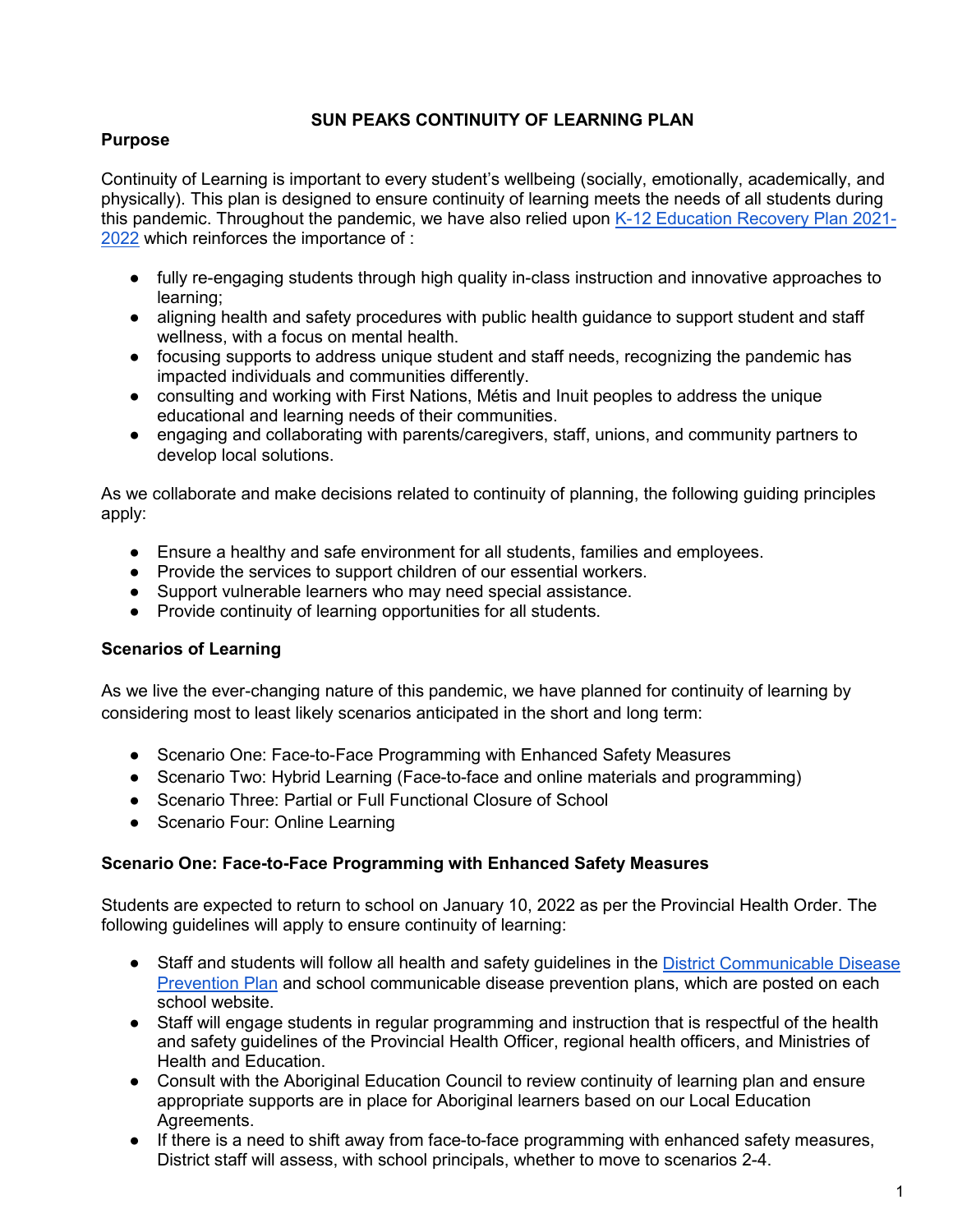# **Scenario Two: Hybrid Learning (Face-to-face and online materials and programming)**

In the event that there is unusual absenteeism in one or more classes, the following guidelines will apply to ensure continuity of learning:

- Staff will share materials (e.g., Google classrooms/Google Sites, etc.) to support students during multiple day absences.
- Staff will connect with students/families to share the plan to support students who are away.
- Staff will monitor student progress by reaching out to families to check to see how the students are progressing.
- Elementary staff will create opportunities/activities to connect students to their classroom in real time (e.g., Zoom, phone calls).
- Secondary staff will create opportunities/activities to connect students to their classroom in real time during the regular block rotation (e.g., Zoom).
- Principals will work with staff to ensure there are no scheduling conflicts so that students can access teachers.
- Principals will work with staff to assess technology needs of students, and staff will communicate with parents about how to support these needs.
- Principals will work with staff to support learners with exceptional needs (disabilities, diverse abilities, social, academic, emotional needs):
	- communicate with parents and the teachers attached to immuno-compromised students to develop a short-term plan
	- consider home-hospital program support for longer term situations (up to 6 weeks)
	- consider how best to schedule Certified Educational Assistants and Aboriginal Education Workers to support students
	- consider how best to schedule additional district staff and community agencies to provide service.
- Staff will monitor how students are connecting and learning and provide necessary support.
- Staff will communicate with Local First Nations and Métis Nation partners and ensure program continuity for Aboriginal students.
- Consult with the Aboriginal Education Council to review continuity of learning plan and ensure appropriate supports are in place for Aboriginal learners based on our Local Education Agreements.

#### **Scenario Three: Partial or Full Functional Closure of School**

In the event that there is not enough staff to supervise and instruct students in one or more classes, or a whole school, the following quidelines will apply to ensure continuity of learning:

- School principals will work with Assistant and Associate Superintendents who will liaises with the Superintendent to determine whether there is a need for a partial closure of a school (i.e., one or more classes are sent home) or full closure of a school (i.e., all classes are sent home).
- The Superintendent will work with the regional health authority (Medical Health Officers) and the Ministry of Education to determine the length of the closure and communicate with affected families.
- $\circ$  School principals will work with district staff to develop a plan for how long staff require to